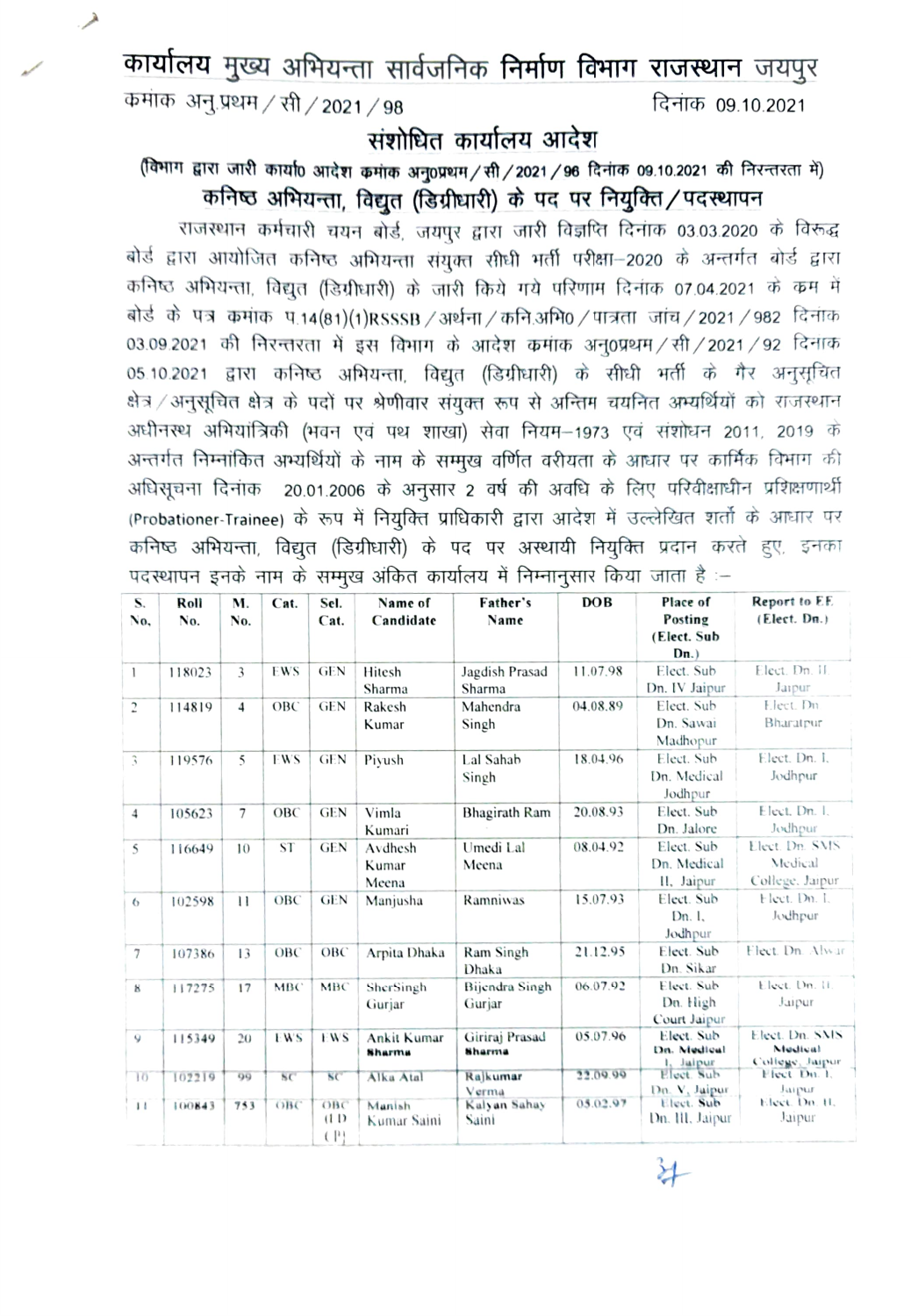वित्त विभाग की अधिसूचना दिनांक 30.10.2017 एवं 09.12.2017 के अनुसार परिवीक्षा अवधि में इन्हें नियत पारिश्रमिक रूपये 23700 / - (अक्षरे रू0 तेईस हजार सात सौ मात्र) प्रतिमाह कार्यभार ग्रहण करने की दिनांक से देय होगा तथा अन्य प्रकार का कोई भुगतान देय नहीं होगा । परिवीक्षा अवधि संतोषजनक पूर्ण करने के उपरान्त इन्हें पे-मैद्रिक्स लेवल संख्या-10 में उल्लेखित न्यूनतम वेतन रू0 33800/- (अक्षरे रू0 तैंतीस हजार आठ सौ मात्र) एवं नियमानुसार अन्य भत्ते देय होंगें ।

उक्त आदेश चिकित्सा एवं स्वास्थ्य विभाग द्वारा जारी चयनित अभ्यर्थियों के स्वास्थ्य परीक्षण प्रमाण–पत्र एवं पुलिस विभाग द्वारा किये गये चरित्र एवं पूर्ववृत सत्यापन रिपोर्ट के आधार पर जारी किये जाते हैं ।

उक्त नियुक्ति निम्नलिखित शर्तो पर प्रदान की जाती है :-

- 1. उक्त आदेश के कम संख्या 7 पर अंकित अभ्यर्थी के नियुक्ति/पदस्थापन आदेश अलवर जिले में लागू आदर्श आचार संहिता के समाप्त होने पर प्रभावी होगा । अभ्यर्थियों को आदेश जारी / प्रभावी होने की दिनाक से एक माह के अन्दर खण्ड कार्यालय में (कार्यालय अध्यक्ष के समक्ष) पद का कार्यभार सम्भालना होगा । निर्धारित अवधि में कार्यभार ग्रहण नहीं करने पर उक्त आदेश स्वतः ही निरस्त माने जायेगें ।
- 2. नियुक्ति पूर्णतः अस्थायी है तथा एक माह के नोटिस पर समाप्त की जा सकती है ।
- 3. उक्त कार्मिकों पर राज्य सरकार द्वारा जारी आदेश संख्या एफ.13(1)वित्त/नियम/2003 दिनांक 28.01.04 एवं 27.03.2004, संशोधित आदेश दिनांक 30.10.2017 व 09.12.2017 के तहत अंशदायी पेंशन योजना के प्रावधान लागू होंगें एवं अन्य प्रवर्तनीय आदेश जो राज्य सरकार द्वारा जारी किये गये हों उनके अधीन ही सेवा एवं सेवालाभ देय होगें ।
- 4. उक्त नियुक्ति राज्य सरकार द्वारा समय–समय पर जारी निर्देशों/परिपत्रों के अनुक्रमिक शासित होगी एवं इन पर समय-समय पर जारी किये गये निर्देश परिपत्र लागू होंगें ।
- 5. अभ्यर्थियों को कार्यभार ग्रहण करने से पूर्व नियत वेतन (Fix Pay) पर कार्य करने की अपनी सहमति लिखित रूप से संबंधित अधिशाषी अभियन्ता के समक्ष प्रस्तुत करनी होगी ।
- 6. कार्यालय अध्यक्ष का यह दायित्व रहेगा कि अभ्यर्थी को कार्यभार ग्रहण कराने से पूर्व संबंधित अभ्यर्थी से पद के अनुरूप शैक्षणिक योग्यता, जन्म दिनांक (सैकण्डरी परीक्षा उत्तीर्ण करने के मूल प्रमाण–पत्र के आधार पर, जो अपरिवर्तनीय होगी), आरक्षण एवं आयु सीमा में छूट संबंधी मूल दस्तावेजों से सत्यापन कर स्व-सत्यापित छाया प्रति प्राप्त कर ली जावें ।
- 7. कार्यालय अध्यक्ष का यह दायित्व रहेगा कि अभ्यर्थी को कार्य ग्रहण करवाने से पूर्व अभ्यर्थी के नाम/उपनाम/फोटो युक्त परिचय पत्र/विवाह संबंधी प्रमाण-पत्र एवं सन्तात संबंधी शपथ-पत्र (कार्मिक (क-2) विभाग द्वारा) निर्धारित प्रपत्र में पूर्ति करावें इसके साथ ही विवाह के समय दहेज नहीं लिये जाने संबंधी शपथ पत्र एवं धुम्रपान नहीं करने संबंध में शपथ पत्र तथा भारतीय संविधान के प्रति निष्ठा रखने का शपथ पत्र आवश्यक रूप से प्राप्त कर लिया जावे ।
- 8. अभ्यर्थियों द्वारा आवेदन पत्र में दी गई समस्त सूचनाऐं एवं संलग्न किये गये दस्तावेजों में से कोई दस्तावेज / सूचना असत्य / मिथ्या पाये जाते हैं, तो विभाग द्वारा इनकी सेवायें तत्काल समाप्त करने की कार्यवाही की जा सकती है ।
- 9. अभ्यर्थियों को कार्यभार ग्रहण करने हेतु किसी प्रकार का यात्रा भत्ता देय नहीं होगा ।

**त्याम् ।**<br>(संजीव माथुर) 2021

मुख्य अभियन्ता एवं अति0 सचिव सार्वजनिक निर्माण विभाग, राज0 जयपुर